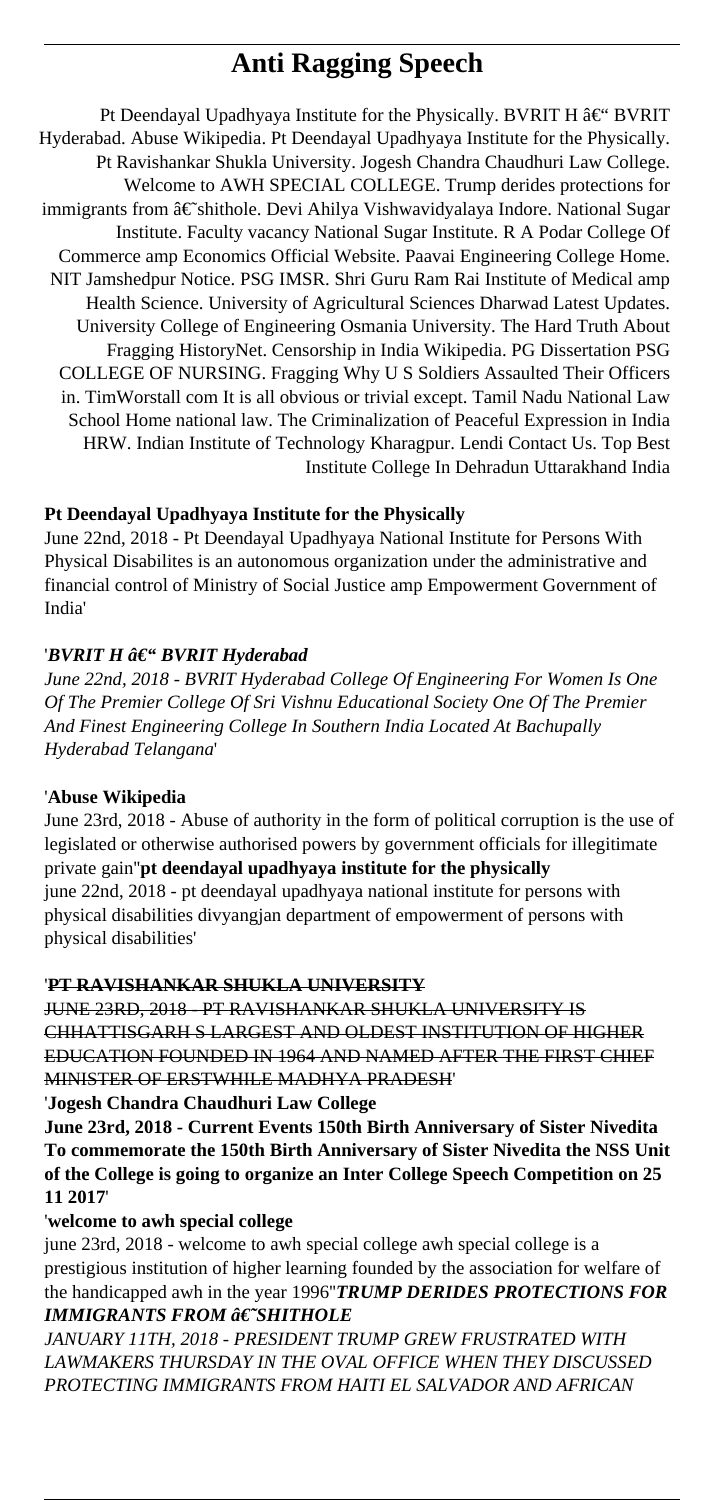# *COUNTRIES AS PART OF A BIPARTISAN IMMIGRATION DEAL ACCORDING TO SEVERAL PEOPLE BRIEFED ON THE MEETING WHY ARE WE HAVING ALL THESE PEOPLE FROM*'

# '**devi ahilya vishwavidyalaya indore**

june 22nd, 2018 - © 2014 registrar devi ahilya vishwavidyalaya indore mp india 452001 designed by iet innovation implementation amp incubation center'

# '*National Sugar Institute*

*June 24th, 2018 - Welcome to NSI Kanpur 48th Convocation of National Sugar Institute Kanpur was held on 8th September 2016 wherein Shri Ram Vilas Paswan Honâ*€<sup>™</sup>ble Minister of Consumer Affairs Food amp Public Distribution *Government of India Chief Guest felicitated the meritorious students with Gold Medals Cash amp other awards*'

# '**Faculty vacancy National Sugar Institute**

June 21st, 2018 - Contact Us National Sugar Institute NSI Kalyanpur Kanpur Uttar Pradesh India Pincode 208017 Phone No 91 512 2570541 2570542 2570543 2573141 2573142''**R A Podar College Of Commerce amp Economics Official Website**

June 24th, 2018 - Full speech of Hon ble Vice President of India at R A Podar s Platinum Jubilee Celebration'

## '**paavai engineering college home**

**june 23rd, 2018 - welcome to paavai engineering college paavai s history in making started in 1998 when paavai educational institutions was created and down its timeline has become an eminent educational institution in south india**''**NIT JAMSHEDPUR NOTICE**

JUNE 24TH, 2018 - वे¤ेव्यअवेय-वे¥•वे¤Ÿवे¥•वे¤ेवे¥€वे¤" वे¤ªवे¥•वे¤ेवे¥€वेय∃वे¥•वे¤-वेयः वेय—वेयः वेयः पद्भः वेयः वे¥•वे¤¥ग्वेयअवेयः d¤œd¤®d¤¶d¥‡d¤¦d¤ªd¥∙d¤° NATIONAL INSTITUTE OF TECHNOLOGY JAMSHEDPUR<sup>''</sup>PSG IMSR

June 24th, 2018 - Vision Promoting the health of the community through Medical Education Biomedical Research and Patient

# care blending the best of technology and human values''*Shri Guru Ram Rai Institute of Medical amp Health Science*

*June 22nd, 2018 - Shri Guru Ram Rai Institute of Medical amp Health Sciences Dehradun was propelled to success by the present Sajjada Nashin Sri Mahant Devendra Das Ji the successor of the highest seat of Udaseen Sect*'

'*University Of Agricultural Sciences Dharwad Latest Updates*

*June 23rd, 2018 - University Of Agricultural Sciences University At Glance The University Of Agricultural Sciences Dharwad Was Established On October 1 1986*' '**University College Of Engineering Osmania University**

**June 23rd, 2018 - Congratulation To B Dinesh Sri Harsha Dept EEE On Successful Achievement Of 99th Rank In GATE 2018 Updated On 27 03 2018 04 25 PM**'

## '**The Hard Truth About Fragging HistoryNet**

July 27th, 2010 -  $\hat{a} \in \mathbb{C}$  In All The Lexicon Of War There Is Not A More Tragic Word Than  $\hat{a} \in \hat{a} \in \hat{a} \in \mathbb{N}$  With All That It Implies Of Total Failure  $\hat{a} \in \hat{a} \in \hat{a} \in \hat{a} \in \hat{a}$  Charles Mathias R Md April 1971 On The Evening Of October 22 1970 Company L Of The 3rd Battalion 1st Marine Regiment Was Engaged In Anti Infiltration''**censorship in india wikipedia**

june 20th, 2018 - in general censorship in india which involves the suppression of speech or other public communication raises issues of freedom of speech which is protected by the indian constitution'

## '**PG Dissertation PSG COLLEGE OF NURSING**

**June 20th, 2018 - S No Students Name Branch Topic 2014 Batch 1 Ms Gokila S I Medical Surgical Nursing A Study To Assess The Effectiveness Of Mirror Therapy To Improve Upper Extremity Motor Function In Stroke Patients At PSG Hospitals Coimbatore**''**fragging why u s soldiers assaulted their officers in**